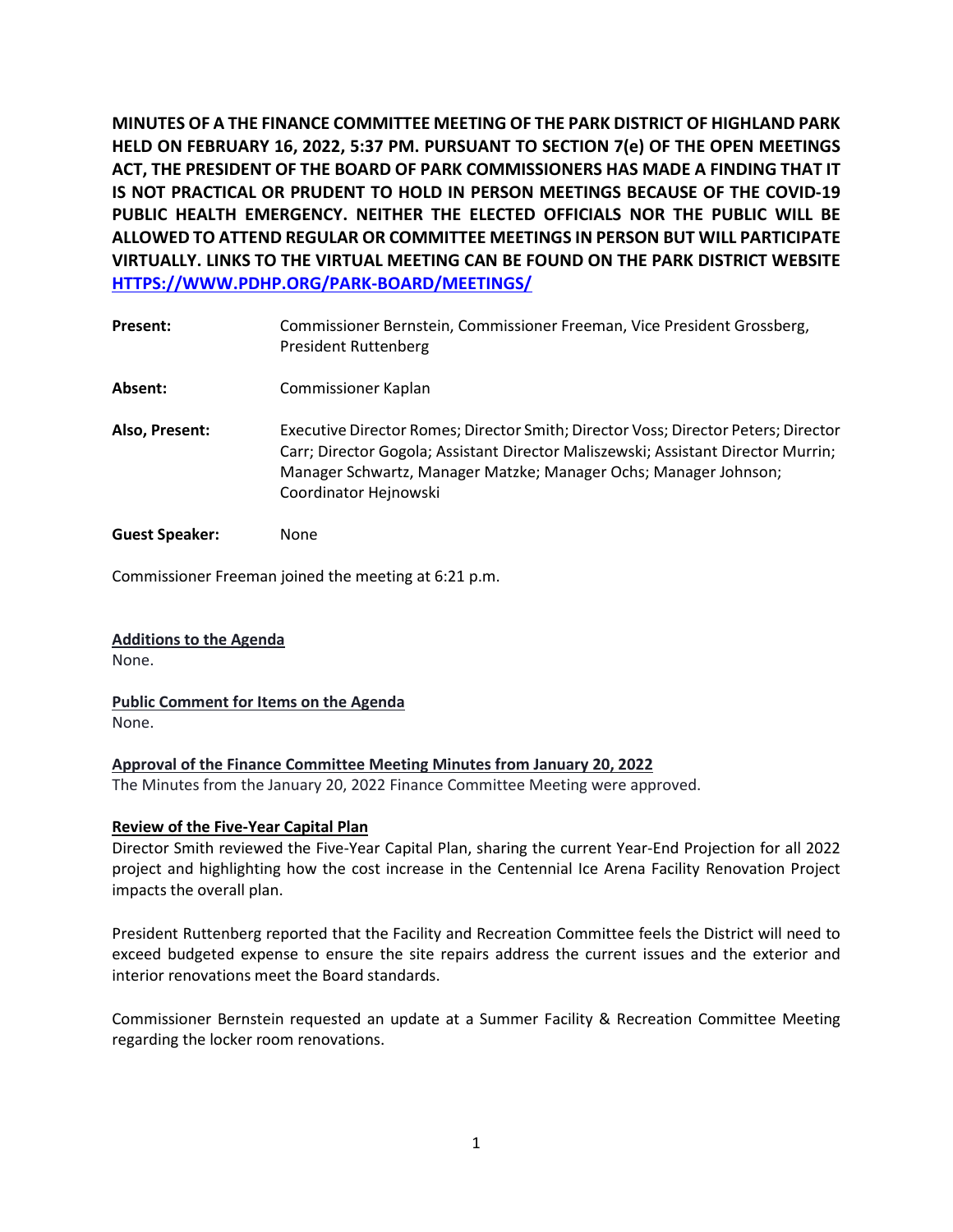Director Smith reported that with the increase in the Centennial Ice Arena Facility Renovation Project as well as changes in other projects, 2022 Capital is anticipated to end the year at \$11,539,679 as compared to the budget of \$11,764,955.

Commissioner Bernstein would like to know where the expenses for the Athletic Field Master Plan are budgeted. Commissioner Bernstein reported that he and Commissioner Freeman had a meeting with the Booster Club who have a fund-raising campaign to improve Larry Fink Park baseball filed. The idea is to spend \$1 million to turn Larry Fink Park into a facility that all ages from 8 to 14 can utilize, this will include turf fields and a movable pitcher's mound. The Athletic Booster Club is confident they will be able to raise \$1 million for the project. As a result, Commissioner Bernstein would like to fast-track the project and possibly permit the Park District to front the money since the fundraising efforts will reimburse those costs. The Athletic Booster Club is optimistic that they will be able to raise money in a short period of time.

Executive Director Romes reported that staff can look at what is in the five-year capital plan for athletic field improvements, examine the funding model, and see where there is enough of a fund balance to permit the District to cover the costs to expedite the project.

Vice President Grossberg would like to know if the fundraising campaign with the Athletic Booster Club is in conjunction with the Parks Foundation.

Commissioner Bernstein reported that the Parks Foundation is helping the Athletic Booster Club achieve the \$1 million goal. Additionally, this will not compete or cannibalize existing campaigns.

President Ruttenberg would like to know how Larry Fink Park was determined as the location.

Executive Director Romes reported that Gewalt Hamilton provided a conceptual design and budget probono. If the Park Board of Commissioners would like staff to take the next steps, then the District would enter into a contract with Gewalt Hamilton and prioritize where this project falls with the other projects in the five-year capital plan.

President Ruttenberg would like to know if construction would occur in 2023 or 2024 if approved.

Executive Director Romes reported that 2023 is the anticipated desired schedule.

President Ruttenberg would like to know the construction timeline.

Director Smith reported that staff can build out a schedule if the Park Board of Commissioners supports the project.

President Ruttenberg requested that Commissioner Bernstein and Commissioner Freeman work out the details with staff regarding reimbursement from the Athletic Booster Club.

Commissioner Bernstein would like the athletic field renovations proposed for Larry Fink Park added to the next Facility and Recreation Committee Meeting.

#### **Ten-Year Funding Model**

Director Peters shared the 10-Year Funding Model and reported that as of today, the District has \$27.4 million in the capital fund. Staff will transfer \$2 million from the recreation fund, \$1 million from the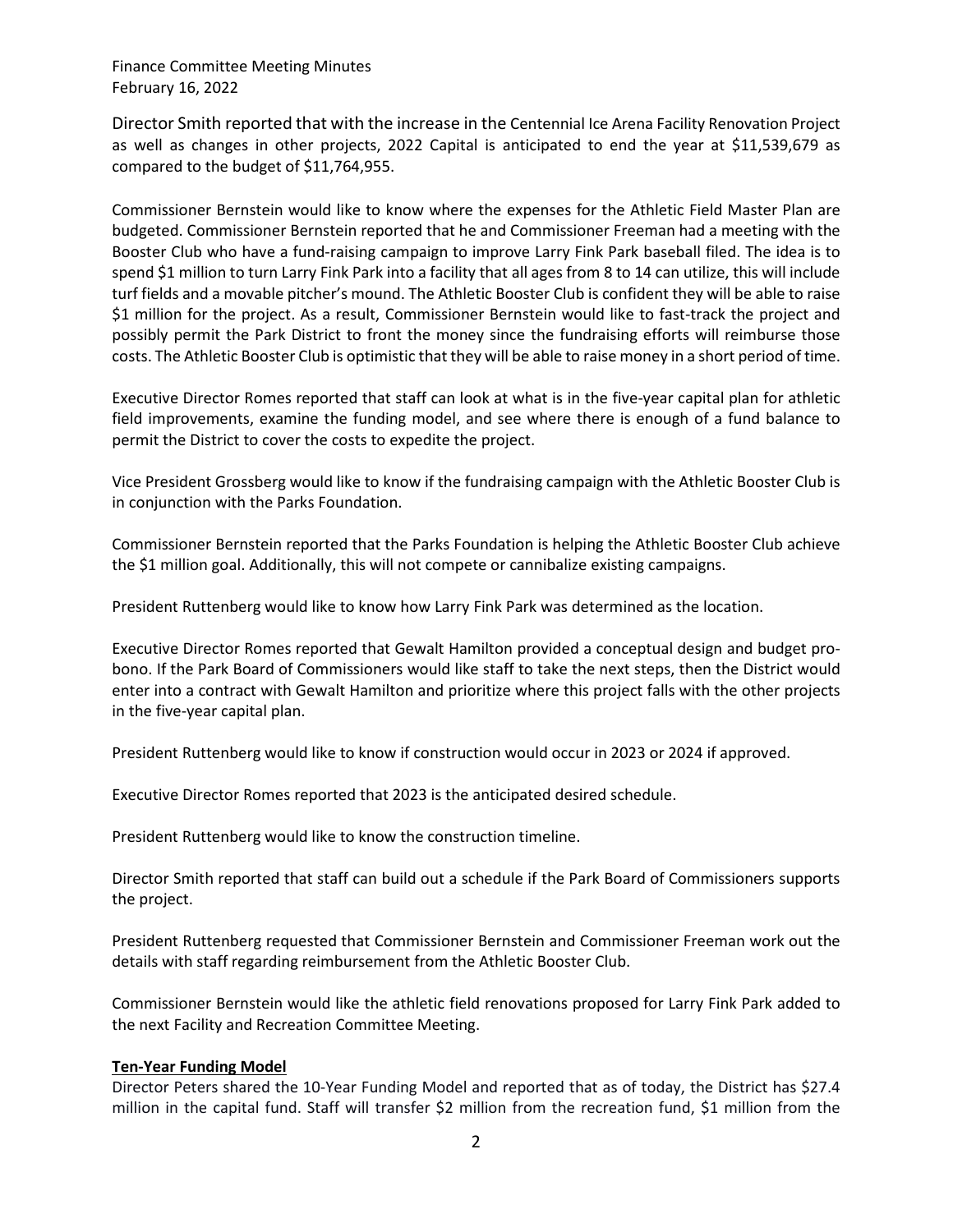general fund, and \$500,000 from the special recreation fund to the capital fund. Staff are budgeting for \$11.5 million in capital expenses for tier 1-5 projects including \$794,495 of additional expenses from Centennial Ice Arena. For the period ending December 31, 2022 staff are projecting \$19.4 million available in the capital fund.

In 2024, the District will issue \$5.5 million in general obligation bonds, another \$6 million in 2028, and another \$9.1 million in 2031. For the period ending December 31, 2031 the District will have \$11 million in the capital fund.

Commissioner Bernstein would like to know if all the projects identified in GreenPrint are included in the capital plan.

Director Smith reported that all the projects identified in GreenPrint have been incorporated into capital.

President Ruttenberg would like to know how much of the capital expenses for 2023 and 2024 are due to West Ridge Site and Building Project.

Director Smith reported that 50% of the expenses for 2023 and 2024 are due to West Ridge Site and Building expenses.

Vice President Grossberg would like to know if the debt issuances proposed for 2024, 2028, and 2031 will impact the taxpayers.

Director Peters reported that the District will issue less debt to not impact the taxpayers. Staff takes the advice of PMA Securities regarding debt issuances.

# **Resolution 2022-02 Authorizing a Sole Source Contract for Procurement of the Centennial Ice Arena Zamboni Replacement**

Commissioner Bernstein reported that he does not need a presentation since the bids came in under budget and this item was outlined in the five-year capital plan.

Staff received consensus from the Finance Committee to place this item on the consent agenda at the February 23 Regular Board Meeting.

#### **Resolution 2022-03 Authorizing an Increase in the Budgeted Year-End Fund Transfer Amounts**

Commissioner Bernstein reported that he does not need a presentation as this was outlined during the review of the five-year capital plan.

Staff received consensus from the Finance Committee to place this item on the consent agenda at the February 23 Regular Board Meeting.

#### **Other Business**

Director Peters reported the next Finance Committee will be on Wednesday, March 16 immediately following the Lakefront, Parks and Natural Areas Committee.

#### **Open to the public to address the Board**

None.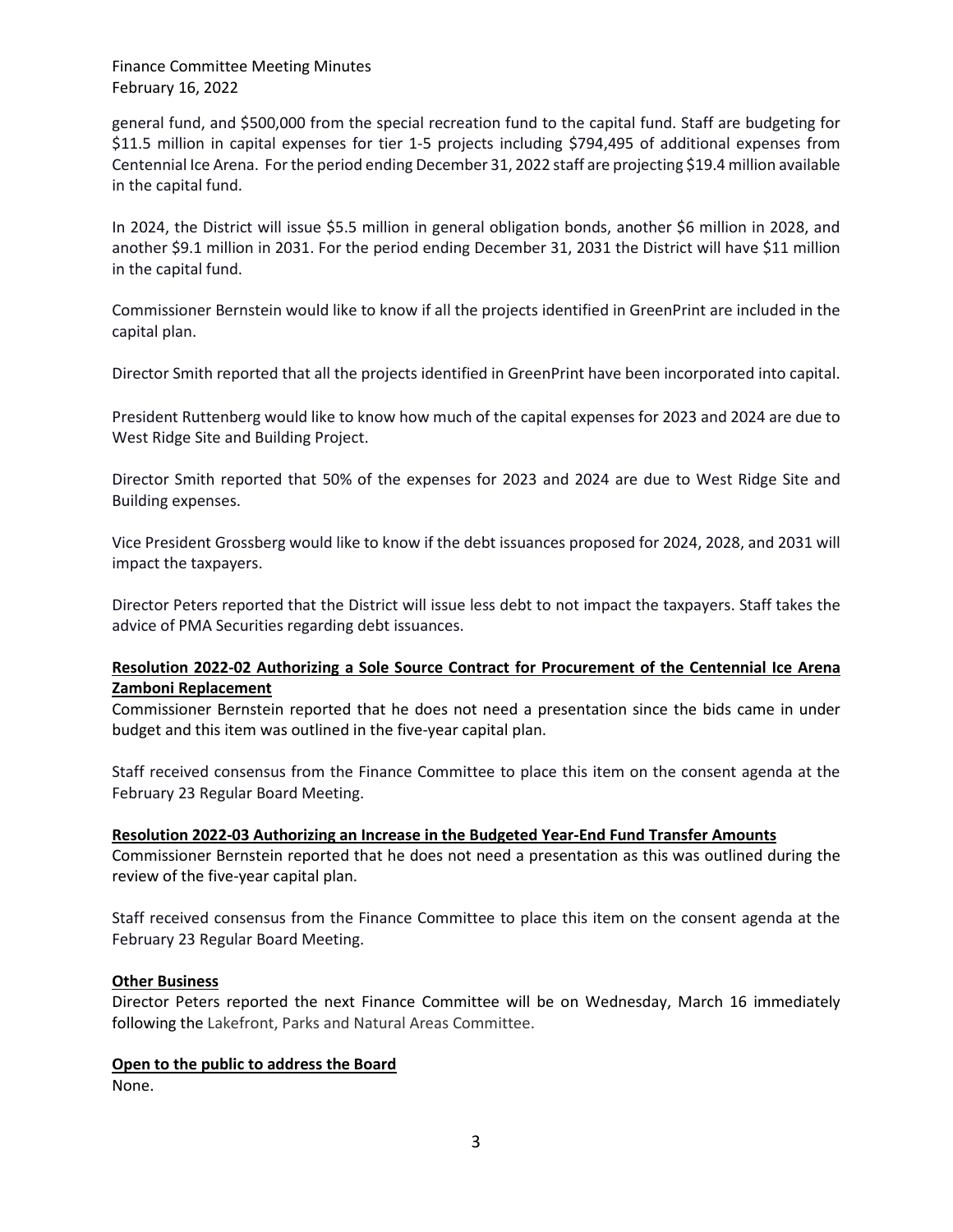## **Closed Session**

A motion was made by President Ruttenberg, seconded by Vice President Grossberg to adjourn into Closed Session for discussion of Section 2(c)1: The employment, compensation, discipline, performance, or dismissal of specific employees, specific individuals who serve as independent contractors in a park, recreational, or educational setting, or specific volunteers of the public body or legal counsel for the public body; Section 2(c)2: Collective negotiating matters between the public body and its employees or their representatives, or deliberation concerning salary schedules for one or more classes of employees; Section 2(c)5: The purchase or lease of real property for the use of the public body, including meetings held for the purpose of discussing whether a particular parcel should be acquired.

**Roll Call:** 

| Aye:                  | Commissioner Bernstein, Commissioner Freeman, Vice President Grossberg, President<br>Ruttenberg |
|-----------------------|-------------------------------------------------------------------------------------------------|
| Nay:                  | None                                                                                            |
| Absent:               | Commissioner Kaplan                                                                             |
| Abstain:              | None                                                                                            |
| <b>Motion Carried</b> |                                                                                                 |

The meeting adjourned into Closed Session at 6:27 p.m.

The meeting reconvened into Open Session at 7:46 p.m.

### **Action From Closed Session If Any**

Commissioner Bernstein reported that the Finance Committee met in Closed Session under Section 2(c)1: The employment, compensation, discipline, performance, or dismissal of specific employees, specific individuals who serve as independent contractors in a park, recreational, or educational setting, or specific volunteers of the public body or legal counsel for the public body; Section 2(c)2: Collective negotiating matters between the public body and its employees or their representatives, or deliberation concerning salary schedules for one or more classes of employees; Section 2(c)5: The purchase or lease of real property for the use of the public body, including meetings held for the purpose of discussing whether a particular parcel should be acquired.

No action was taken.

**Adjournment**  The meeting adjourned at 7:52 p.m.

Roxanne Hejnowski

Respectfully submitted,